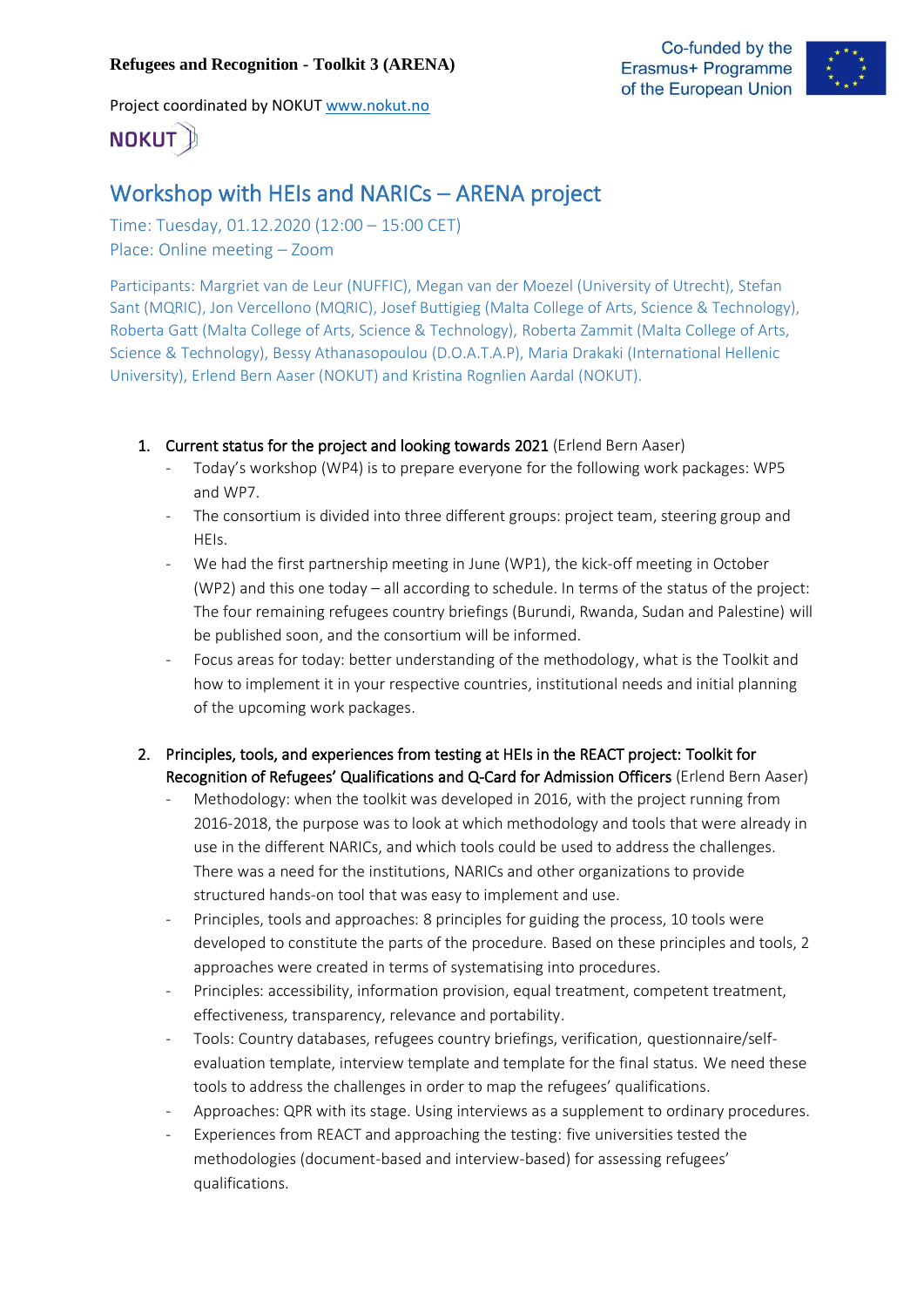

- **NOKUT** the universities were systemising the work to implement the Toolkit: target group, identifying needs, institutional mandate, relevant tools, adapting procedures, testing and report on results.
	- The NARIC centres and NOKUT were in contact with the universities along this work, and NOKUT will also provide assistance in the following work packages when needed.
	- Results from the REACT project: the universities used different tools to assess the candidates' qualifications, as the types of programmes the candidate applied for varied among the universities. Questionnaire was the most used tool among the universities.
	- Q-Card for Admission Officers: experiences and lessons learned from the testing at HEIs in the REACT project.
	- Challenges: target group, documentations, coordination of activities within the institutions, awareness and commitment.
	- Opportunities: examine the legal framework, alternative evaluation methods e.g. interviews, internal alignment and clear infrastructure, mutual learning and cooperation.
	- Action: identify the opportunities you can offer at your institution, make necessary adjustment in the procedures, establish a coordination centre/contact person and raise awareness and establish sustainable strategy.
	- Mutual expectations and thinking ahead: this workshop is meant to give a better understanding of the methodology, the institutional needs and framework for cooperation. Next work packages (WP5 & WP7) will start in January 2021.

## 3. Current practices and priorities at participating HEIs from Greece and Malta Maria Drakaki (International Hellenic University):

- Refugee access to education situation in Greece: legal framework at bachelor level: refugees that graduate from Greek secondary education can take Panhellenic Exams (as the Greek nationals do) and enter university degree programmes in HEIs in Greece.
- Current procedures in place for refugees or persons in a refugee-like situation: there is no distinction for refugees in the context of entrance qualifications to HEIs. IHU is a public Greek university, and therefore, it is subject to the Greek law regarding student entrance qualifications for higher education. According to the Greek law, students take the Panhellenic exams.
- Bachelor degree studies: there is no distinction for refugees in the context of entrance qualifications to HEIs.
- As of 2020, a new law was passed that all Greek universities can establish bachelor and master degree programmes taught exclusively in English. These programmes will have different admissions requirements than the ones taught in Greek.
- Up to this date, one bachelor degree programme is offered in English, and this programme started in the academic year 2020/2021: BA in Archaeology, History, Literature of Ancient Greece, jointly offered by National and Kapodistrian of Athens and International Hellenic University.
- Admissions to this BA: International Baccalaureate or Senior High School Graduation Certificate (indicative average grade 70 % or equivalent), certificate of competency in English (ITOEFL, IELTS and FCE). There are no tuition fees for the programmes taught in Greek, but there is a tuition fee for this English taught programme.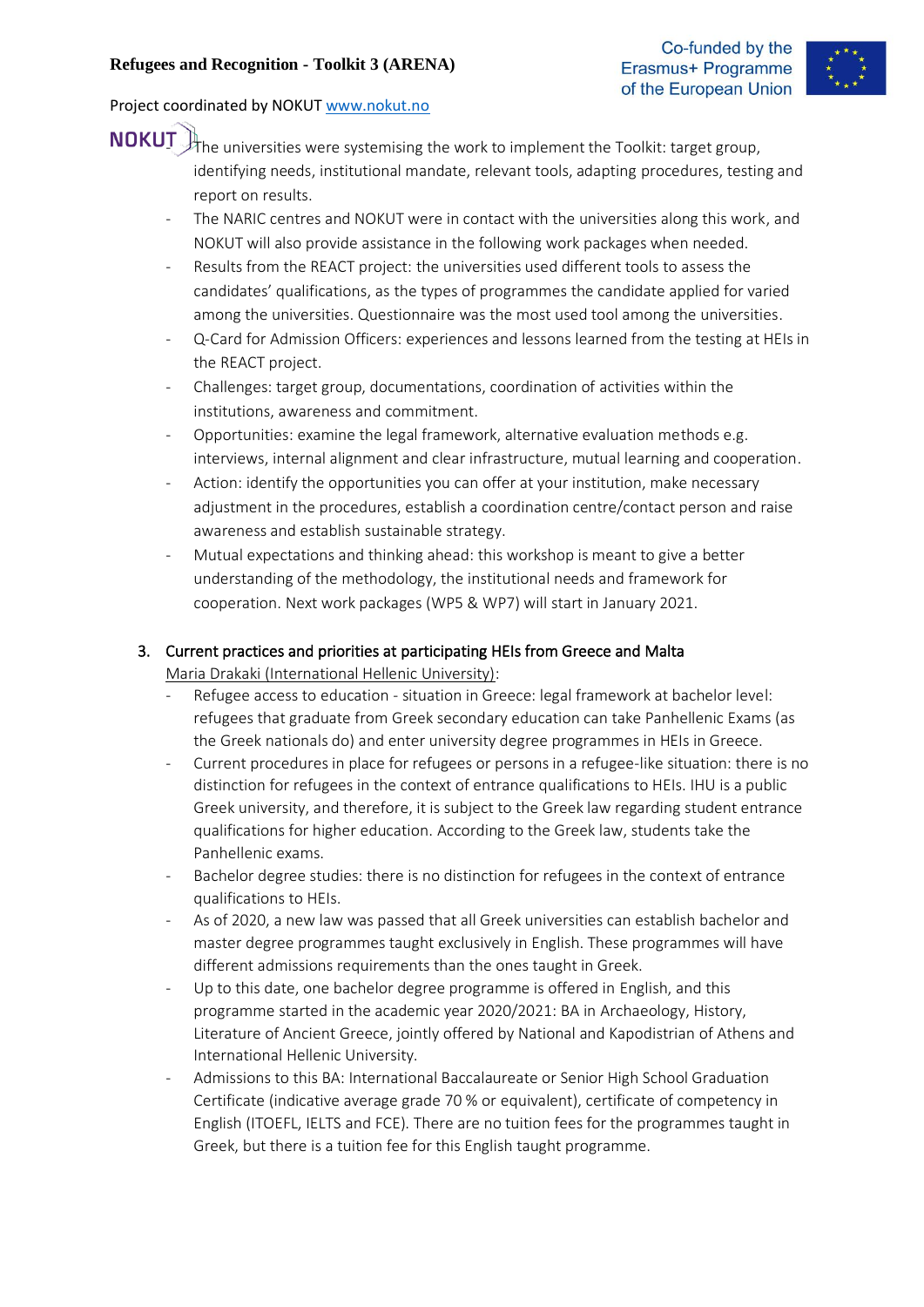

- **NOKUT** Postgraduate studies (master degree programmes), which is the aim for the project: there is no distinction for refugees in the context of entrance qualifications to HEIs. Each department accepts students based on some predetermined criteria, published in the governments gazette for each individual postgraduate programme including a "valid" bachelor degree: a degree obtained in a Greek public university or a degree obtained abroad and recognized by DOATAP.
	- Admissions at IHU University Center of International Programmes of Studies (UCIPS): UCIPS is a special academic unit offering postgraduate programmes that are taught exclusively in English to Greek and foreign students. The testing of the Toolkit will take place at UCIPS.
	- Admissions requirements at the School of Science and Technology: adequately documented qualifications; detailed CV, copy of the first cycle university degree in Science, Engineering, Technology (in Greece or equivalent institutions obtained abroad and recognized by DOATAP), copy of the transcript of grades, certification of English. language proficiency, letters of recommendations and photographs.
	- Inadequately documented qualifications: non valid bachelor degree programme (according to DOATAP decision) and IELTS score below the required minimum.
	- Challenges faced with assessing refugee qualifications: there is no distinction for refugees in the context of entrance qualifications to HEIs, only refugees who fulfil the university's entrance requirements at a bachelor or master degree level can be accepted.
	- Recruitment is handled by the programme managers and academic staff committees. Main barrier regarding acceptance of refugees with inadequate or no qualifications is the Greek legislation.
	- If legislation could adopt some alternative pathways, e.g. entrance based on Toolkit 3 and/or combined with EQPR, the recruitment procedure would adopt to the new alternative and access to refugees with inadequate or no qualifications would be enabled.
	- Recruitment at UCIPS in the context of ARENA project and testing the Toolkit. The pool of students that could take part in the testing could include: students currently enrolled at UCIPS, who come from refugees countries including Iran, Cameroon and Palestine – a simulation experiment: these students probably are not refugees and they have been accepted at UCIPS, and therefore they have all necessary qualifications.
	- A different group will include refugees who have attained the EQPR with DOATAP: this group will be decided jointly with DOATAP.
	- A third group could include refugees without any recognized qualifications. This group could be decided jointly with UNHCR.
	- Target group: Syria, Cameroon, Iraq, Iran and Palestine. Will work with DOATAP by coorganizing the target refugee groups for testing the Toolkit and discussing the results of the testing. Use the country briefings for refugees that already exist, and use the country briefing for Palestine developed in this project.
	- Motivation for the students (who do not fulfil the admissions requirements) to join: they could be admitted on the basis of obtaining a certificate of attendance - attending classes on a seminar basis if funding is available and obtain a certificate of attendance.
	- Main objectives to achieve in the ARENA project: IHU's main mandate is to provide higher education especially to international students, contribute to enabling the access of refugees to higher education in Greece by contributing the development of a sustainable solution by participating in the ARENA project and testing the Toolkit, develop the process which could be adopted (and translated to legislation) by Ministry of Education and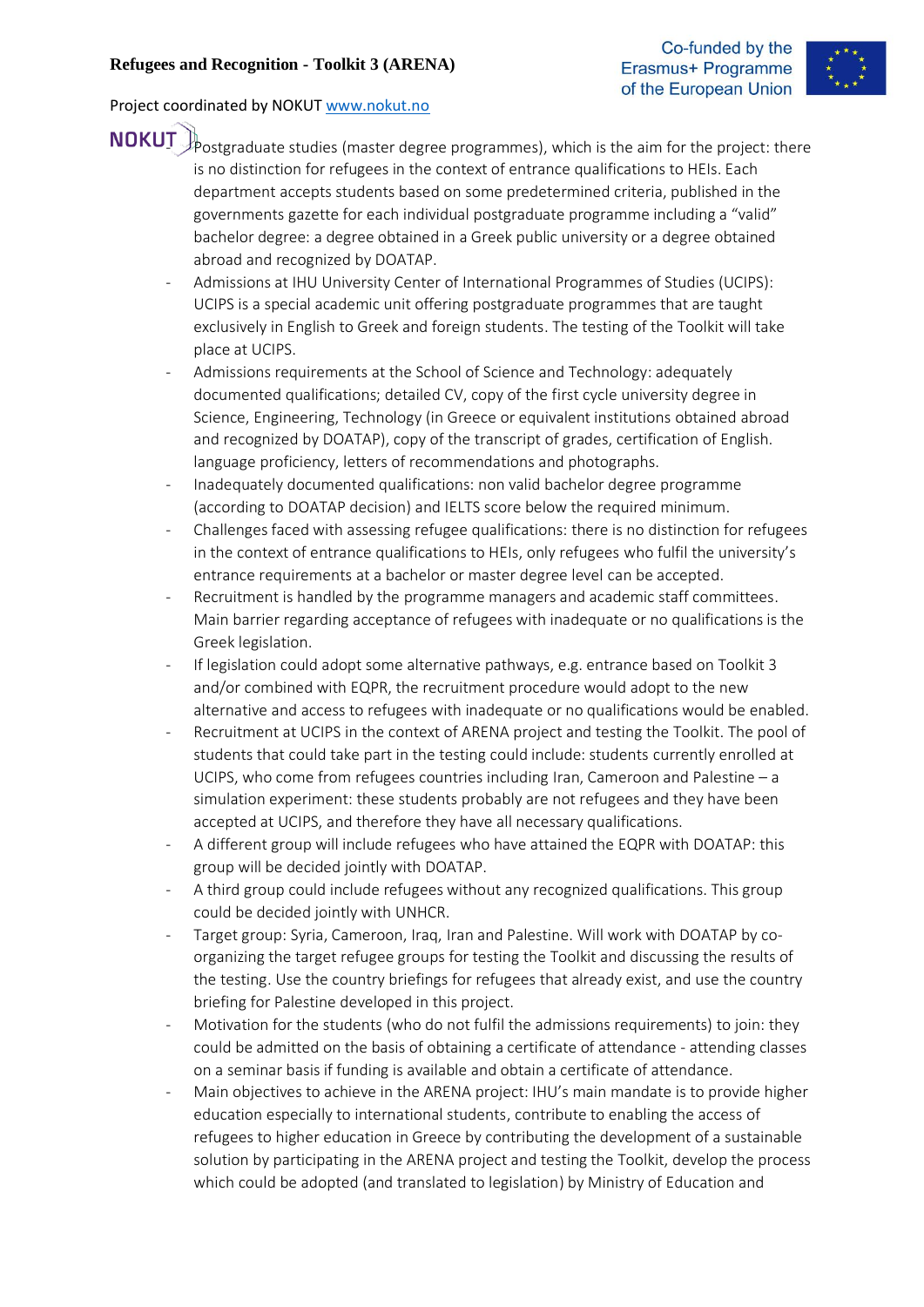

**NOKUT** Religious Affairs and therefore the HEIs, that will enable access of refugees to further studies via alternative pathways than those that are currently available, and to raise awareness.

Josef Buttigieg (Malta College of Arts, Science & Technology):

- Malta College of Arts, Science & Technology (MCAST) is different from other institutions as of the level of studies and programmes offered at the institution.
- MCAST was established in 2001 and is a rather young institution. MCAST is the country's leading Vocational Education and Training institution, offering over 190 full-time courses of study and close to 100 part-time courses of study.
- Recent developments include the Skills Kits programme, more courses on apprenticeship and master degrees amongst others.
- MCAST has a big campus, the buildings are now being re-constructed. This is done without disrupting the full-time and part-time courses. MCAST has six different institutes.
- The Office of the Deputy Principal Registrar: main responsibilities: certification, diploma supplements, notification of performance, graduations etc., attendance and stipends and students admissions and records.
- All the courses offered at MCAST are free of tuition fees, for both Maltese and international students. People outside of EU are exempted from paying tuition fees, so refugees and immigrants go through the "Straight forward process" for exemption of paying tuition fees. Around 90 per cent of the students at MCAST are full-time students and do not pay tuition fees. Full-time students receive admission grants and stipend (monthly payments). Every person applying at MCAST, pass through the same admissions office.
- Admissions and records: the number of registered full-time students during the school year 2019/2020 is 6418, which include: new candidates, students progressing to a higher level-course, students continuing the second or subsequent year of their studies, students repeating a unit/s of the course in order to conclude their qualification, new candidates admitted as mature students, international applicants studying at the College come from over 50 different countries.
- MCAST does not make a distinction between Maltese students or international students. The admissions department focuses on everyone in the same manner, giving the same accessibility, clearly establishing the entrance requirements and the prospectus is the legally binding document.
- Prospectus 2020-2021: the office of the registrar is responsible for the publication of the annual full-time courses prospectus, reference document, information regarding the various departments and offices, and services around the College, details regarding all fulltime courses offered at MCAAT during the academic years 2020-2021 and the progression map. The progression map is a guide with all the courses which are offered at MCAST.
- Entry levels and progression: six different levels, with higher diploma at level 5 and Bachelor degree at level 6 (+ Master degree at level 7).
- The majority of refugees, immigrants and people without any entry qualifications usually focus on level 1 Introductory Certificate/Award/Pathway to Independent Living or level 2 Foundation Certificate (where they learn Maltese as a foreign language). Easier to admit them to these two levels than to the levels of higher education. Skills Kits, which is a level 1 course is meant for refugees and immigrants in order to gain certain skills (academics: English, mathematics etc. and vocational modules).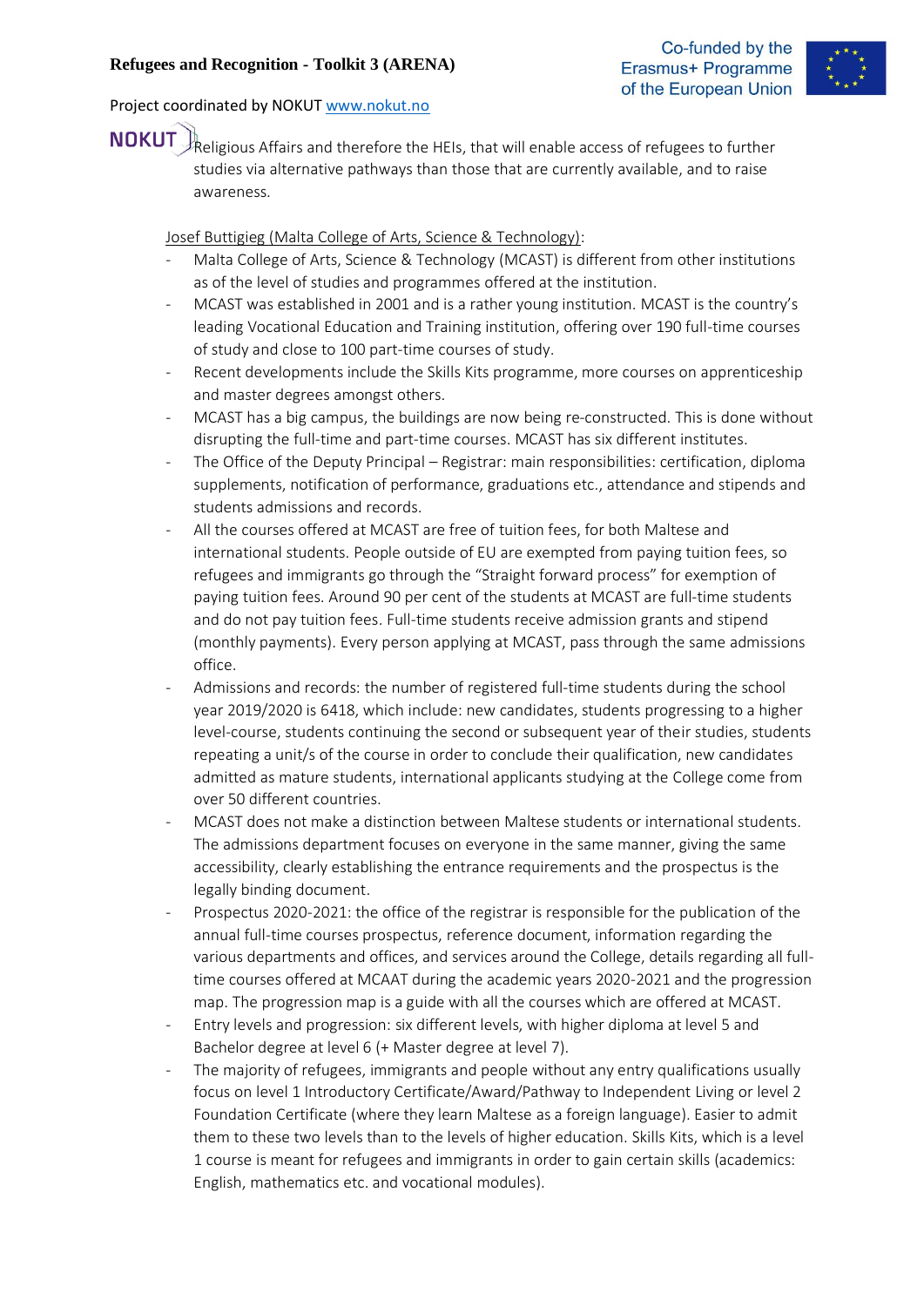

- NOKUT MCAST does not have refugees studying a degree, and MCAST needs procedures on integrating refugees to their university. MCAST, asked by the government entity (the Human Rights and Integration Directorate), offers an integration part-time course (level 1) for refugees and immigrants. At the higher levels, MCAST don't have many refugees in the highest levels, and one of the reasons can be lack of awareness.
	- MCAST are working closer with UNHCR + Jesuit Refugee Service, a Maltese NGO, and have discussed to meet these two entities for a cooperation. MCAST will use the experience from this project and what they learned so far, and once they meet UNHCR and Jesuit Refugee Service, MCAST can come up with what is needed in order for MCAST to give a better contribution and participation in the testing of the Toolkit.
	- 4. Experiences from testing of the Toolkit at Utrecht University in the REACT project including Q&A session (Megan van der Moezel)
		- The regular procedures: in the Netherlands there is a law that decides who is allowed to do a bachelor's degree and who is not. It states all the admissions requirements and the university is interpreting the law and deciding who to admit and not to admit.
		- Master's degrees: the programmes decide who they enrol and not enrol, which makes it challenging to decide how to find an alternative pathway.
		- In practice, we noticed that most of the people that we were going through the entire procedure with were applying for master's degrees because there is more liberty on our end in that part.
		- Normal procedures: students apply on the website where they insert all the information, answer on questions we have added on their previous education and amongst other thing they have to upload transcript and diploma for their previous schooling.
		- Hardly ever had people applying via the website who did not have all of their documents available, and we are not entirely sure whether this is because most people actually do have all of the necessary documents or because by the time people see that they have to upload these documents they cancel their application.
		- With the toolkit we were focusing on finding an alternative way to verify the previous education of the refugees instead of having them to be obligated to upload a diploma and transcript, so we set up a way for them to contact us. We did that via the student deans and a refugee contact that we already had at the university. This project was called InclUUsion, and it provided refugees the chance to follow courses for free at the university and through this pathway some of them were made aware that without a diploma and/or transcript they could still apply for an actual degree programme at the university.
		- We set up a special email address they could contact us to be explained the procedure.
		- Tools used in the REACT project: used several tools, and some of the tools proved more useful than others, dependent on the structure in the admissions office in the university.
		- We split the tools into two categories: the first one was aimed at supplementing the existing credential evaluation within our admissions office, we usually use online sources such as the NUFFIC website or the NARIC websites and all of the information that is available on those websites. We also use our own previous evaluations, so we have a big database of different universities, different diplomas, different studies and how we evaluated those in the past years. A combination of that is used by our admissions office to decide whether a background is comparable to the equivalent that is minimally required in order to get access or to be admitted or if something is still missing and has to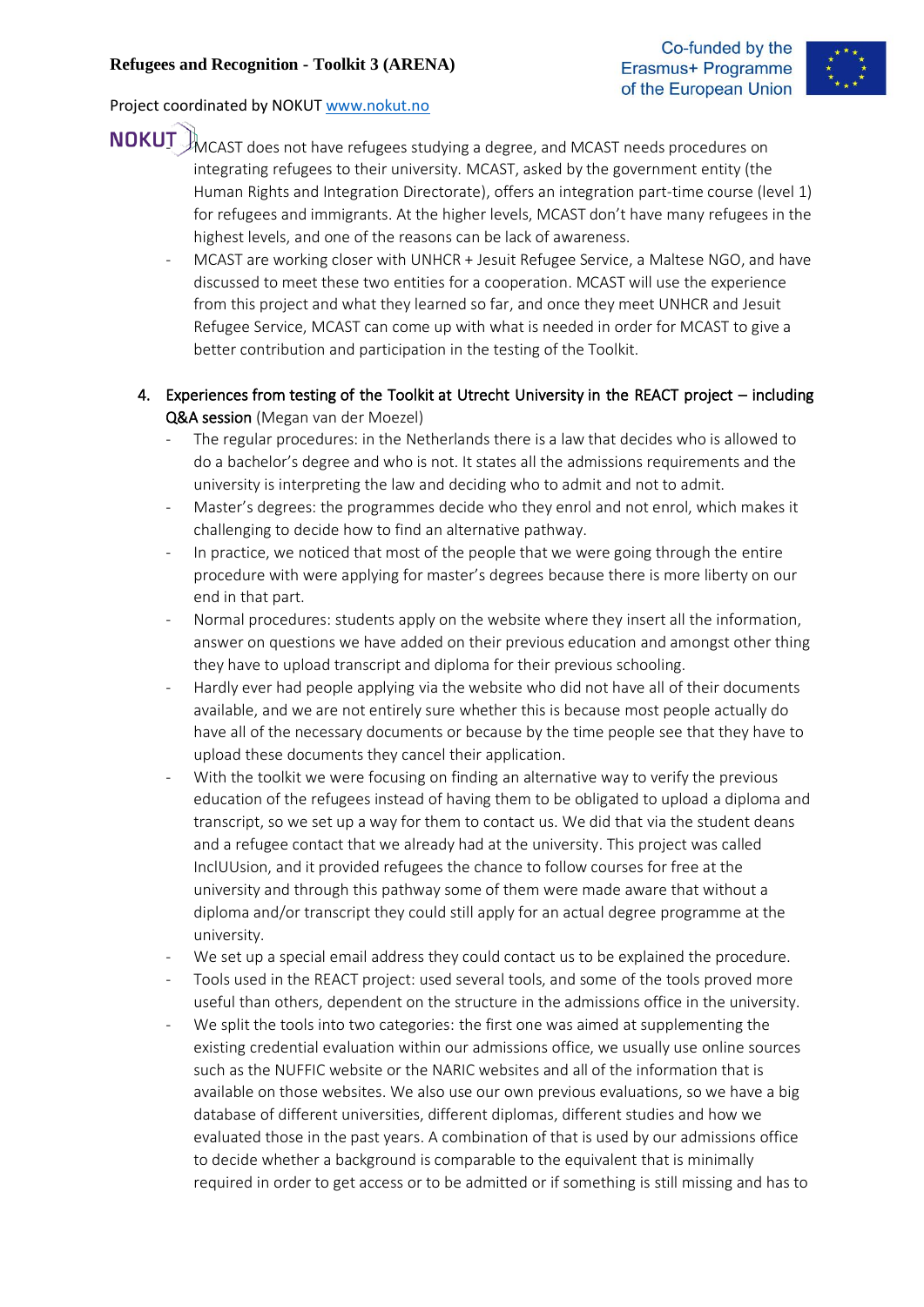

- **NOKUT** be adjusted before someone can be admitted. Within judging the previous credentials we included the refugees country briefings if we had applicants from those countries, the databases collection and also the self-evaluation questionnaire because this includes information that would normally be found on the transcript. We also used the level placement in cooperation with NUFFIC.
	- Before we evaluated the credentials, we built in separate steps: to ask the refugees to fill out the self-evaluation questionnaire. This questionnaire was mainly aimed at providing all of the necessary information to judge whether the knowledge someone had was sufficient for the program as well as to evaluate whether they actually had the degree they claimed to have. Then conducting interviews to confirm the information from the self-evaluation questionnaires.
	- The self-questionnaire is an alternative way for verification of insufficient/lacking documentation and in combination with interviews.
	- Testing period: 9 people approached, 6 eligible candidates, 3 respondents and 2 conditional admissions with the candidates going through the full procedure.
	- Challenges: people approached because they did not have the sufficient documents, but they had not yet thought about which program they wanted to attend. Cannot evaluate admissibility unless we know what someone is applying for.
	- Time challenge was the main one: we had six months in total to start the testing phase, but at that time the internal alignment was not entirely completed yet, so in the end by the time we went live with the email address with the regular admissions procedure being compared, we were already a little bit further ahead in the season.
	- Determining eligibility was one of the challenges because the communication with the applicants took time. Level placement had to be in order before they filled out the selfevaluation questionnaire, then find a date to schedule the interview.
	- The Corona situation: might be easier if you can do it online, because you will not have to find a date where you all can be physically present at the university. Different challenges as a result of this, because it will probably be harder to read someone digitally than when someone is sitting right across from you in person.
	- Lessons from the previous project: to make a more narrow plan for the next round. Take into accounts the deadline that we normally have. Students have to apply and be admitted before the end of May at the latest, that means we need to have everything ready and scheduled in sufficient time to go through the Toolkit part to leave someone sufficient time to after that still apply online and be in time for the deadlines.
	- Select specific tools that complement your admissions procedures as it exist the best instead of trying to assess everything at the same time. Limiting the candidates to people who wants to apply for masters instead of also including bachelors because of the legal framework. Limit your window or the programmes and tools you are going to use. The more you include, the more time it takes to prepare before you can start with the testing.
	- In our case it was a strategic choice to only actively inform students who proactively approached us through the email, in order to limit the number of applicants.
	- Main objectives in ARENA: developing more sustainable procedure, raising awareness and dialogue, and internal cooperation. Find a standardised alternative pathway that we can use and implement internally.
	- Q&A:

Q: How did the two students do in the programmes?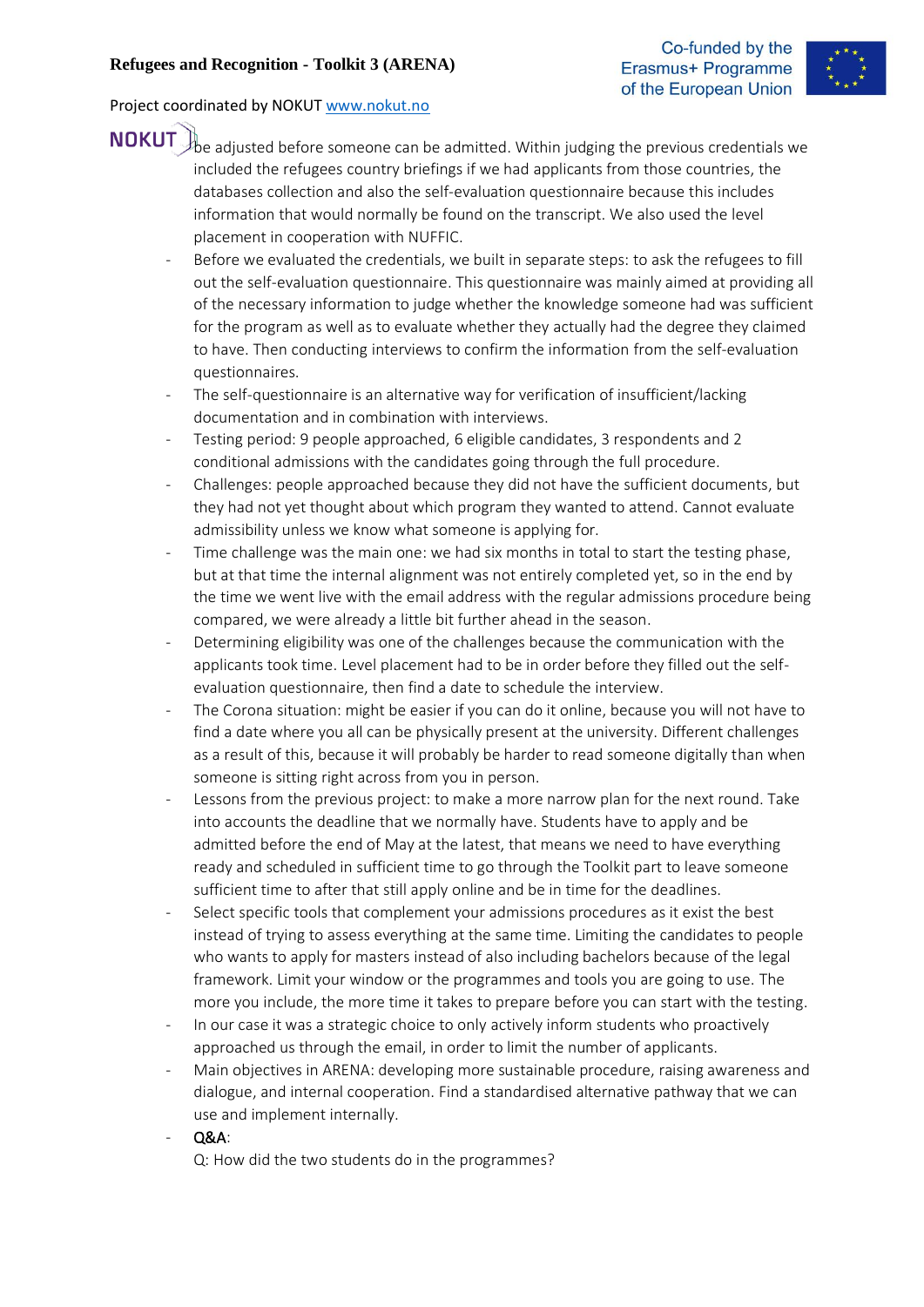

**NOKUT**  $A$ : The students did not start, as the first candidate did not manage to meet the language requirements and will try again next school year. The other candidate had to finish prepcourses in order to be admitted to the master's programme but failed one of them, and did therefore not meet all the requirements of admission.

Q: Were both students applying for master's degree?

A: One applied for a bachelor's degree, the one who did not fulfil the language requirements, and the other one applied for a master's degree.

Q: Was it possible to enter in the second or third year?

A: In this case, we only looked at starting from scratch. If they would be enrolled from second or third year, then the interview would have to be structured differently, with determining the level of knowledge and determining how much is finished.

Q: Out of the 9 people who approached, were they mostly applying for bachelor's degrees or master's degrees?

A: Around 50 per cent of applicants applying for bachelor's degrees and 50 per cent applying for master's degrees.

- 5. Group work: initial planning of the testing period and managing sustainability of procedures Greece (Bessy Athanasopoulou):
	- Principles from the Toolkit that are most important when adapting their procedures: information provision, effectiveness and portability.
	- Tools to explore further as part of the testing period: questionnaires, country briefings and interviews.
	- Cooperation and task distribution organised between the national HEI and NARIC: International Hellenic University will lead the testing, and DOATAP will identify target group, mostly from those that have already received the EQPR (who holds a degree or close to hold a degree). They could be good candidates for IHU to go further on with their admissions tools. The university itself will possibly have applicants as well.
	- The other questions need to be more discussed.

Malta (Stefan Sant):

- Principles from the Toolkit that are most important when adapting their procedures: portability, because even once you get access and get qualification, we have noticed that entry requirements do sometimes crop up as an issue. The entry requirements and criteria for recognition are something that need to be defined and made default, at least at international level.
- Tools to explore further as part of the testing period: interviews. Right now, the interview stage under COVID-19 does not cause a problem, but at the practical point of view: how will certain people have access to room of communication - this is only a temporary problem.
- Cooperation and task distribution organised between the national HEI and NARIC: once we start face-to-face interviews, we want to try to assess what is going to be done depending on the level of the course or programme of study that is going to be assessed toward the people are conducting the interviews. We have to make sure that the logistics are workable, for both MCAST and the other entities. Once this project is over, we want to publish this as a toolkit for the whole country as a uniformed matter.
- How to proceed with planning for the practical implementation of the work package next year: finalize this issue in the beginning of January 2021.